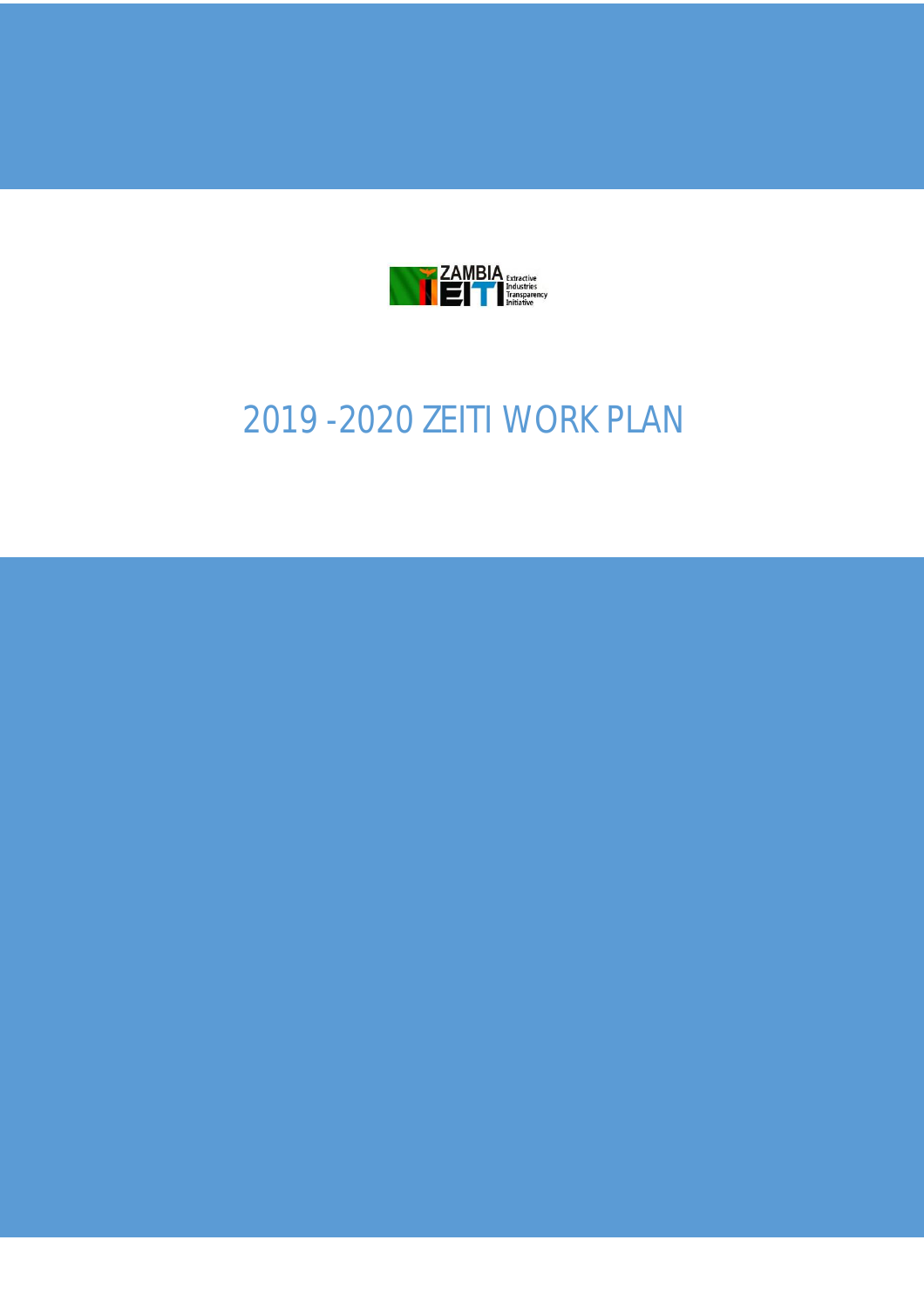#### **1. Background**

The Extractive Industries Transparency Initiative (EITI) is a global initiative promoting public awareness about how countries manage their oil, gas and mineral resources. The EITI seeks to strengthen government and company systems, inform public debate and promote understanding. In each of the implementing countries, the EITI is supported by a coalition of government, companies, and civil society. The Standard is upheld by the international EITI Board.

Zambia has been implementing the Extractive Industries Transparency Initiative since 2009. To date, nine EITI reports have been issued covering the years 2008-2016. Zambia underwent the Validation process in January 2017, the Country was found to have made meaningful progress in ensuring transparent management in the extractive sector. The next Validation process to assess progress on the four (4) corrective actions will take place in April 2019.

The 18-member Zambia EITI Council is the multi-stakeholder group overseeing and coordinating EITI implementation in Zambia. It is chaired by the Secretary to the Treasury and is serviced by a Secretariat headed by the National Coordinator supported by three (3) full time staff and two support staff seconded from the government as well as three university graduates currently doing internship. The ZEITI Secretariat located in the Ministry of Mines and Minerals Development at the Geological Survey Department. Zambia's civil society has promoted the EITI, its influence continues to grow with much participation in information dissemination programs and engagement with the government through a face to face quarterly meeting with the Minister of Mines and Minerals Development. The ZEITI has also contributed to the inclusion of the beneficial ownership disclosure in the current amended companies legislation.

The implementation of the EITI globally has evolved over the years. Notably, the EITI reporting has commenced a process of mainstreaming the reporting of EITI data in government and company systems.

The key benefit of such EITI mainstreaming is sustainability since mainstreamed EITI could have a strong role for the EITI MSG to retain the effective working and trust that has been built over time. Expected benefits are greater cost-efficiency of the EITI process for government and companies (albeit after an initial investment), deeper and strengthened transparency and civic participation and, lastly, the potential to link EITI to other ongoing national initiatives in Zambia. For EITI MSG and wider NGO bodies in particular, mainstreamed EITI could enable them to operate on a higher plane by focusing on analysis and advocating for ongoing sector reforms. Mainstreaming effort would involve up-front cash investment in system scoping and development, to be offset in future years by lower recurrent costs for operating EITI and greater system-wide efficiencies among all participants in EITI reporting and disclosure.

The expected outcome is to raise EITI implementation in Zambia to a new level where ZEITI positions itself as a sounding board for multi-stakeholder supported policies for improved mining sector governance in Zambia by initiating and actively participation in the policy dialogue on mining sector governance. The impact of EITI would be its contribution to better informed multistakeholder policy proposals and to multi-stakeholder dialogue and inclusion within the mining industry.

## 2. **ZEITI implementation – areas for potential improvement**

At the same time, the EITI reporting process and the validation process have identified areas where ZEITI stakeholders can make improvements – especially in: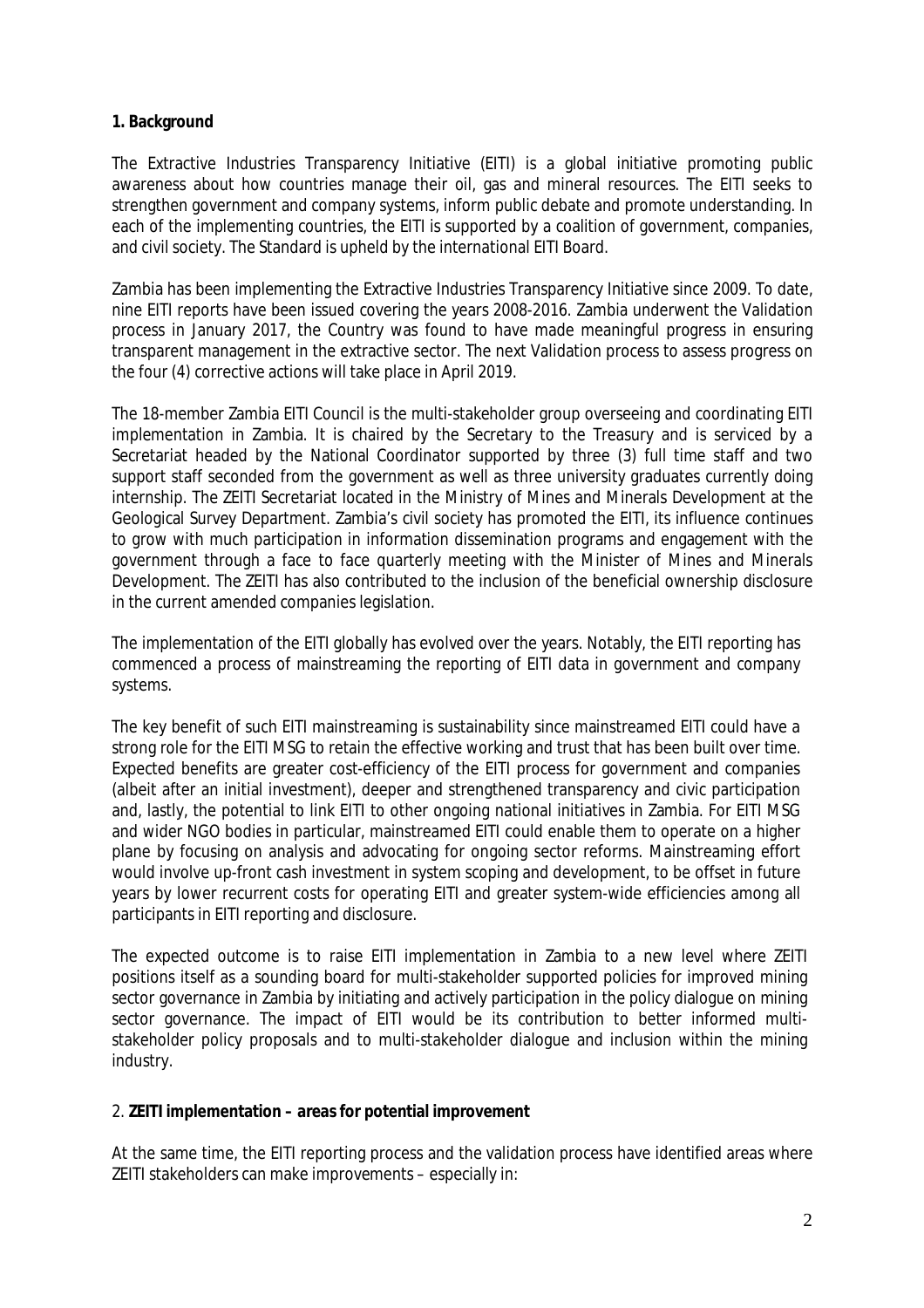- **Strengthened ownership in GRZ:**A key aspect for ZEITI is for strengthened ownership of the ZEITI process by GRZ, to help ensure mainstreaming of Zambia EITI into national systems – in particular as a platform for the Ministry of Mines and Minerals Development to advance key parts of its mining sector reforms agenda;
- **Long-term funding sustainability:**a key part of this ownership by GRZ hasbeen commitment to continueincreasingthe funding from national budget for ZEITI processes, (largely for recurrent operating costs);
- **Higher ZEITI reporting quality – and follow-up on weaknesses identified:**greater emphasis on establishing a robust framework for mainstreaming EITI implementation and a consistent of agencies such as the Office of the Auditor General to follow up the weaknesses highlighted in the EITI reporting process; and
- **Beyond EITI:** key opportunities exist for the ZEITI process to be leveraged as a platform for ongoing reforms in mining sector reforms for better governance, especially in transparency in other aspects of the mining sector operationssuchascontracttransparency,beneficialownership and reliable production and export figures.

# *3. Proposed activities for 2019 and 2020*

# *a. FEASIBILITY STUDY FOR MAINSTREAMING EITI REPORTING;*

The feasibility study and technical solution should:The implementation of EITI in Zambia will evolve from production of ZEITI reports to reporting of EITI data on government and company platforms in a timely manner.

- provide an overview understanding; describing the key existing GoZ and company systems that are already publicly available via web sites or other means;
- potential host platform;
- commitment and design inputs: obtain and document stakeholders' inputs on forming a working group to move ahead on EITI mainstreaming;
- identify constraints and enabling mechanisms: outline legal, technical/operating or any other barriers or gaps can limit mainstreaming goals above;
- technical solution: set out a proposed IT systems architecture, frequency of data flows, EDI data exchange protocols etc. for a mainstreamed EITI Portal in line with EITI Standard;
- interface with existing systems and data ownership: In particular, the technical solution should set out options on ways to build existing GoZ systems with new interfaces and subsystems as needed;
- implementation mechanics: set out feasibility findings and technical solution, together with recommended implementation action steps, estimated costs, sequence, responsible parties, timelines, and resource needs;
- perform a cost-based comparison of standalone EITI vis-à-vis a component-wise costing of the various options provided for mainstreamed EITI;
- Propose a roadmap and a funding strategy for securing support for "EITI mainstreaming" implementation.

## *b. Production of 2017 and 2018 EITI reports*

The production of the 2017 and 2018 EITI reports will involve the design TORs for 2017 and 2018 ZEITI reports and recruitment of an Independent Administrator.